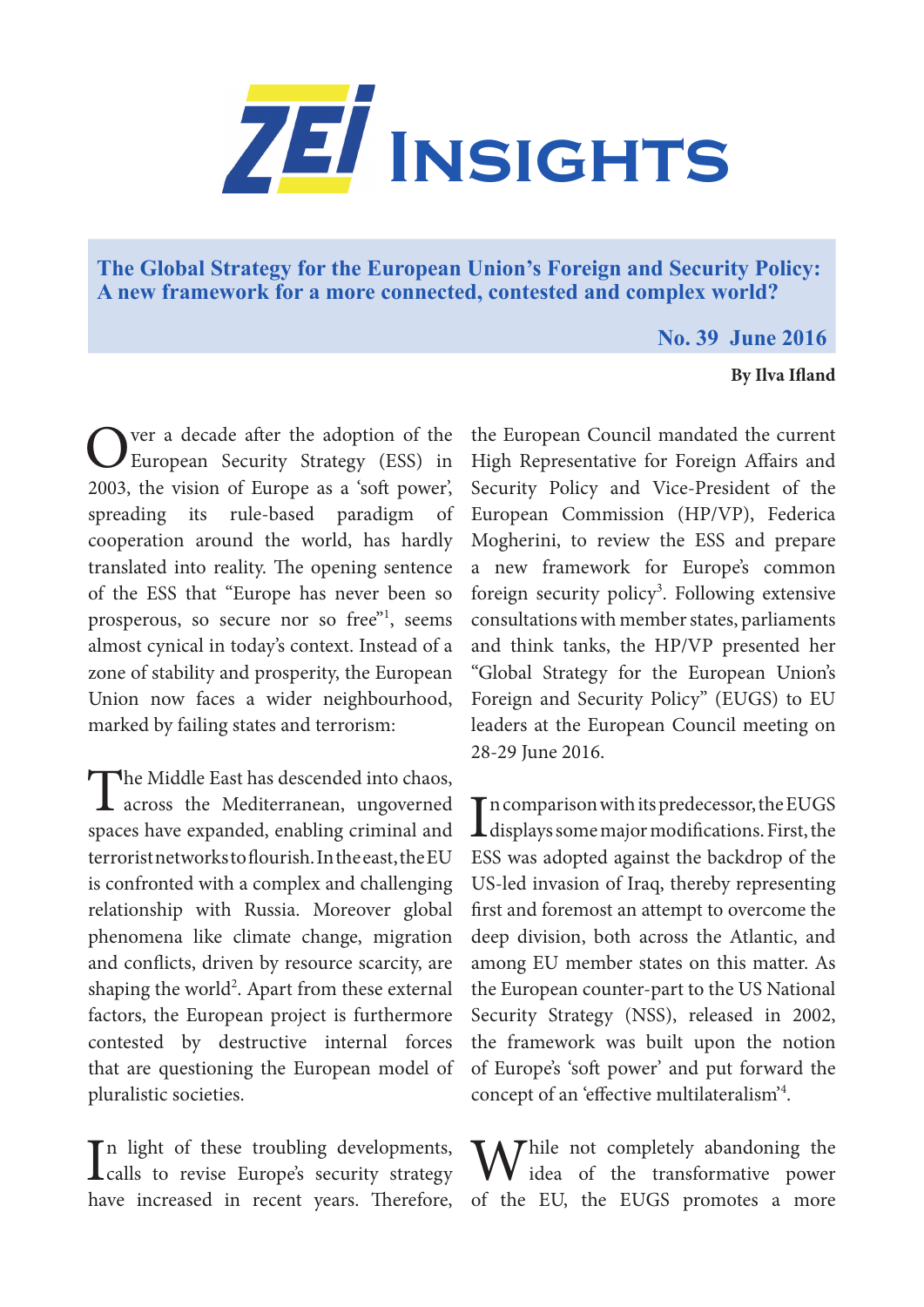realistic approach, expressed in the concept of 'principled pragmatism'<sup>5</sup>: Although the document underlines the EU's principles such as advancing peace and prosperity and promoting a rules-based global order, it also stresses that "in this fragile world, soft power is not enough: we must enhance our credibility in security and defense<sup>36</sup>. Even though, the EUGS does not advocate establishing an EU army, it clearly calls for a stronger defense cooperation:

"The EU needs to be strengthened as a security community. European security and "The EU needs to be strengthened as a defense efforts should enable the EU to act autonomously while also contributing to and undertaking actions in cooperation with NATO"<sup>7</sup>.

Furthermore, the EUGS is the first official<br>EU document to identify and formulate the foreign and security interests of the European Union.<sup>8</sup> In light of the threat of terrorism and the geopolitical situation, the strategy is therefore characterised by a strong focus on Europe's internal security. And since internal and external security are inextricably linked, "security at home entails a parallel interest in peace in our neighboring and surrounding regions"9 . These neighbors and surrounding regions are hereby very broadly defined, "stretching into Central Asia, and south down to Central Africa<sup>"10</sup>. While the EUGS identifies regions as critical spaces of governance and calls for supporting cooperative regional orders and organisations worldwide, it also puts emphasis on tailored approaches. The European neighbourhood is therefore no longer perceived as a coherent space.<sup>11</sup>

Hence, the EUGS sets out its priorities for each region, notably the Middle East,

Africa and Asia, but also the Arctic region and its relationship with partners across the Atlantic. With regard to Russia, the document postulates a "consistent and united approach", identifying this relationship as being "a key strategic challenge"<sup>12</sup> yet avoiding a clear definition of the country as a partner or opponent.

Whether the implementation of the new global strategy succeeds, is strongly dependent on the question if the EU member states feel a sense of ownership towards the EUGS and will translate its principles into practice. Here the Brexit will have its major impact on the EUGS. The fact that one of the biggest member states has decided to leave the Union, undermines the EU's credibility as well as capacity in the field of foreign policy. While the UK will continue to play its part through NATO or similar arrangements, it will no longer contribute its highly important military, diplomatic and financial resources to the EU's common foreign and security policy<sup>13</sup>.

Mrs. Mogherini's statement, that "a<br>fragile world calls for a more confident and responsible European Union"14, is to the point, yet due to prevailing crises, the EU itself seems more fragile than ever before.

**Ilva Ifland** *is a ZEI Research Fellow and a Coordinator of the WAI-ZEI Project on "Sustainable Regional Integration in West Africa and Europe".*